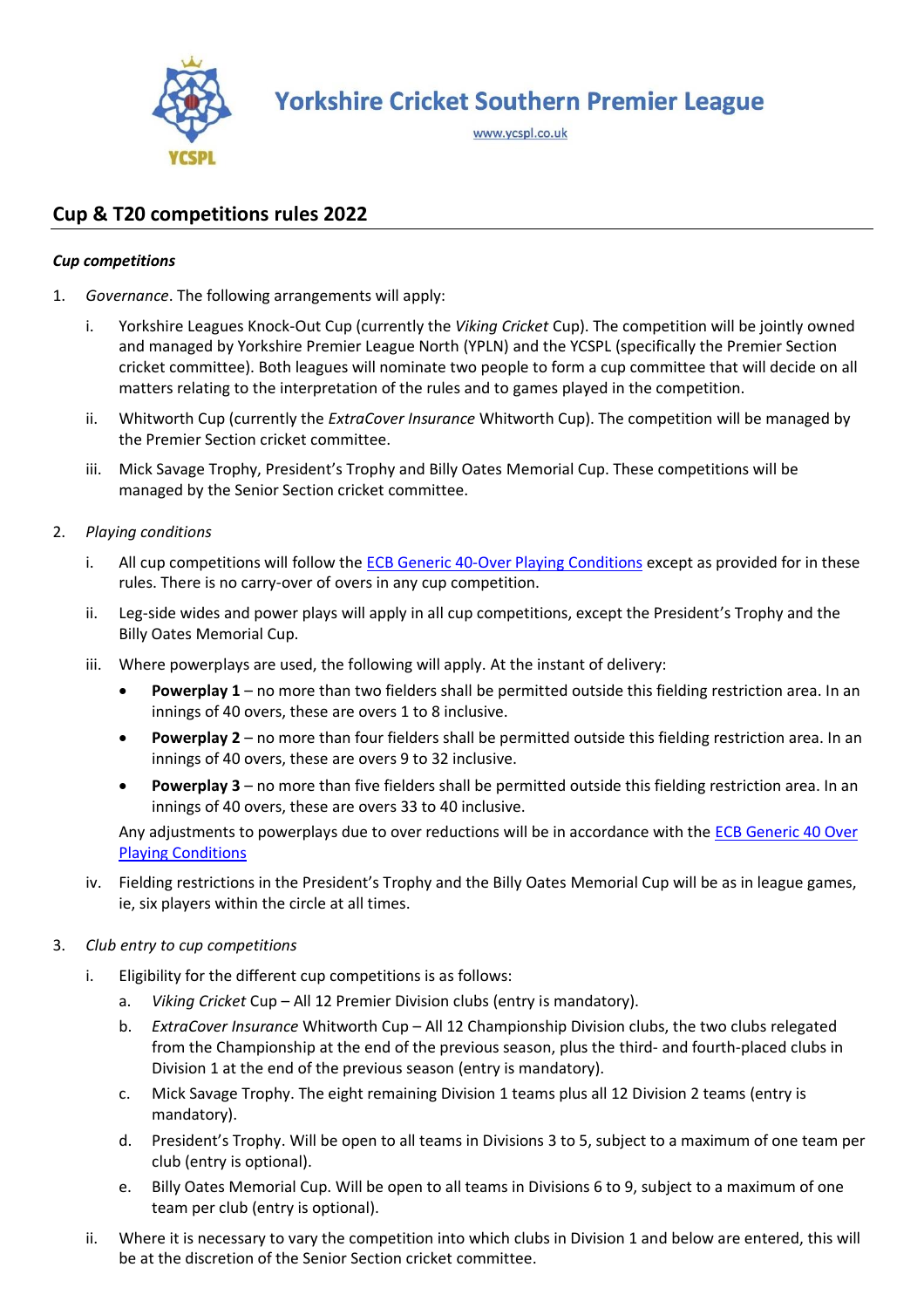- 4. *Fixtures*. Games will normally be played on Sundays or Bank Holidays. Except in the final, games will start at 12.30hrs (*Viking Cricket* Cup) and 13.30hrs (all others). All finals will start at 12 noon. Scheduled dates for each round will be provided by the competitions manager prior to the start of the competition. Except in the event of clashes with ECB National Club Championship, these dates shall be fixed and clubs will not be allowed to rearrange scheduled fixtures.
- 5. *Late arrival of players*. The provisions of Laws 24 and 25 will apply in the *Viking Cricket* Cup, the Whitworth Cup and the Mick Savage Trophy. In the President's Trophy and the Billy Oates Memorial Cup, any player arriving late may take a full part in the match. Immediately on the arrival of the late player, the captain must inform the umpire of their arrival.

## 6. *Results*

- i. In all games in the *Viking Cricket* Cup, the Whitworth Cup, and the finals of all other cup competitions, where weather and ground conditions result in a loss of overs, DLS will be used to achieve a result.
- ii. When DLS is not used and weather and ground conditions result in a loss of overs, provided that a minimum of ten overs have been bowled in the second innings, the result will be determined by comparing the score at the end of the last completed over of the second innings, with the score at the end of the corresponding over in the first innings. The winner will be the side that has scored the most runs, or, if runs are equal, the side that has lost the fewest wickets. It is necessary therefore, where DLS is not being used, for scorers to note the score at the end of each over. If a result cannot be achieved in this manner, 5.iii below will apply.
- iii. Except in the *Viking Cricket* Cup, where a result is not achieved on the field in a game up to and including the quarter-final stage, the game will be decided by a 'bowl out' or 'coin toss'.
- iv. In order to constitute a game, both sides must have the opportunity to bat for a minimum of ten overs.
- v. In the event of a reserve date being required, the organising committee may, in exceptional circumstances, allow that date to be adjusted as long as the game is completed at least seven days before the scheduled date for the next round. Any rearrangement must be authorised by the organising committee by email.
- 7. *Cancellations*. When a game is cancelled before the scheduled start time, it will be the responsibility of the home team to contact the visitors and umpires to let them know that the game will not take place. They should make verbal contact with the both (it is not acceptable to just leave or send a message).
- 8. *Concessions.* Clubs conceding cup-ties will be liable to League-point penalties being applied as follows, in addition to any other penalty that the organising committee may deem fit:
	- i. *Viking Cricket* Cup penalties for any concession will be decided by the joint organising committee, and may include a ban from future competitions
	- ii. Whitworth Cup and Mick Savage Cup 12 points
	- iii. President's Cup nine points
	- iv. Billy Oates Memorial Cup six points
- 9. *Balls*. In the *Viking Cricket* Cup and Whitworth Cup, a separate pink Oxbridge *Windsor* ball will be used from each end, both of which will be new at the start of each innings. The ball used for the Mick Savage Trophy, President's Trophy and Billy Oates Memorial Cup will be the red Readers *Sovereign* or *League Special*.
- 10. *Clothing and equipment*
	- i. Coloured clothing must be worn in the *Viking Cricket* Cup and Whitworth Cup, but equipment such as pads and batting gloves are not required to be colour co-ordinated.
	- ii. White clothing must be worn in the Mick Savage Trophy, President's Trophy and Billy Oates Memorial Cup.
	- iii. The provisions of League Administrative Rule 43 must also be followed in all cases.
	- iv. Sightscreens may be black or white.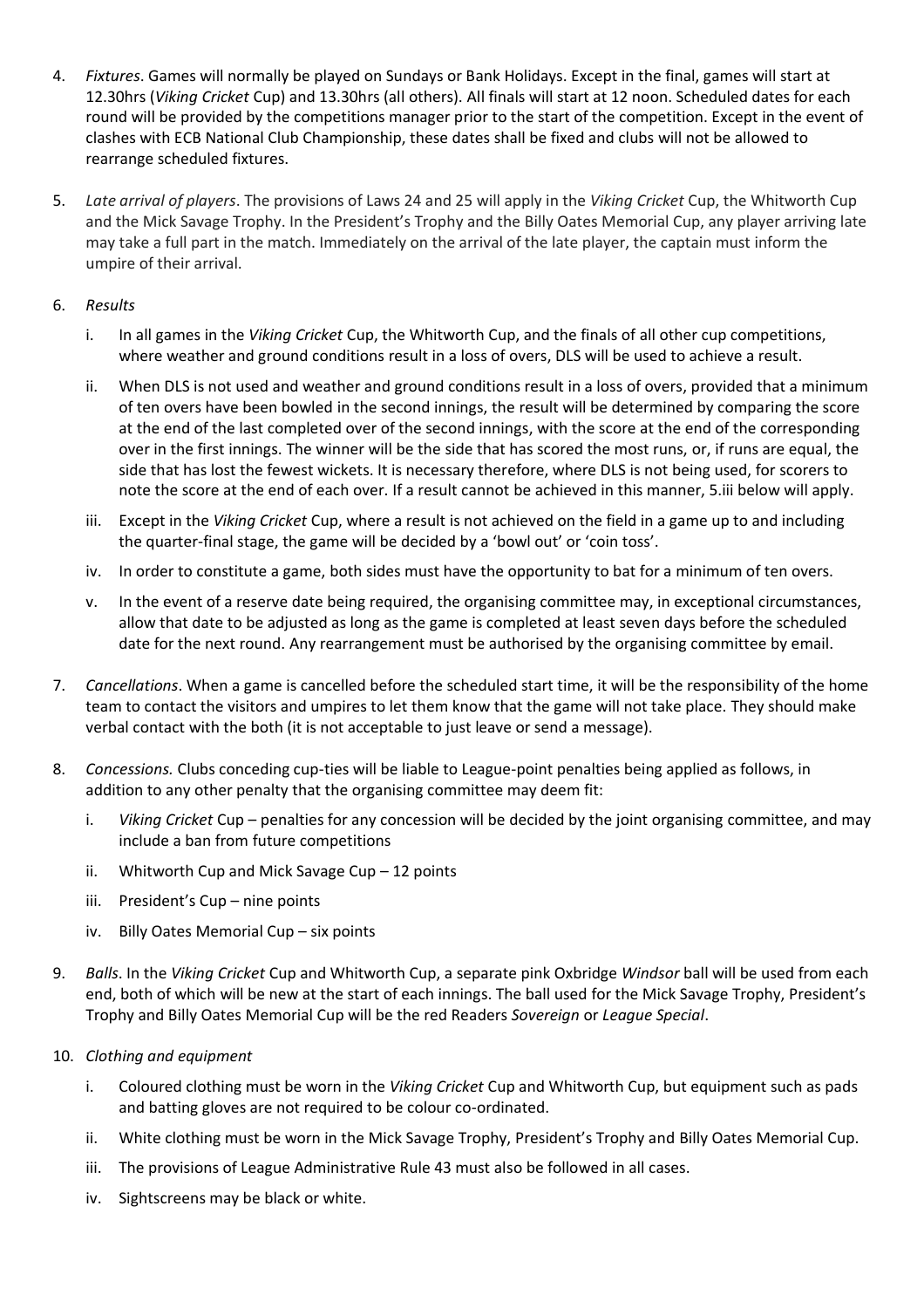#### *T20 competitions*

- 11. *YCSPL T20 competitions*. Two T20 competitions will be run. The first, the T20 Blast, will feed into the national *Vitality* T20 competition, for which Premier Division teams only are eligible. The second, the T20 Plate, will feed into the national *Vitality* T20 plate competition, will be open to clubs in the Championship Division and the Senior Section.
- 12. *Governance*. The T20 Blast competition will be the responsibility of the Premier Section Cricket Committee and the T20 Plate competition will be the responsibility of the Senior Section Cricket Committee.
- 13. *Playing conditions*. Both competitions will follow the rules of the [ECB Generic 20-over playing conditions.](https://resources.ecb.co.uk/ecb/document/2021/03/16/09ff1d5d-c17f-4a5a-952c-2bb1e8d30588/5.-20-Over.pdf)

#### 14. *Club entry*

- i. Entry to the T20 Blast competition is mandatory for all Premier Division clubs.
- ii. A maximum of 12 clubs may enter a first XI team in the T20 Plate competition. If more than 12 clubs wish to enter, the top 12 clubs will be entered, based on the previous season's league tables.
- 15. *Format*. The competitions manager will agree the format of the two T20 competitions for the forthcoming season with the relevant section cricket committee.
- 16. *Cancellations*. When play is cancelled before the scheduled start time, it will be the responsibility of the host team to contact the visitors and umpires to let them know that games will not take place. They should make verbal contact with the both (it is not acceptable to just leave or send a message).
- 17. *Balls*. In the T20 Blast competition, a new pink Oxbridge *Magna* ball will be used for each innings; in the T20 Plate competition, a new Reader pink ball will be used for each innings.
- 18. *Clothing and equipment*
	- i. Coloured clothing must be worn, but equipment such as pads and batting gloves are not required to be colour-co-ordinated – the provisions of League Administrative Rule 43 must also be observed.
	- ii. Sightscreens may be black or white.

# 19. *Deciding results*

- i. In all games in the T20 Blast and the finals of the T20 Plate, where weather and ground conditions result in a loss of overs, DLS will be used to achieve a result.
- ii. In the T20 Blast, points from games on group stage matchdays will be awarded for results, on the basis of two points for a win and one for a tie or no result; all points will go into a combined league table, and the top four teams will qualify for the T20 Blast finals day. The top club in the table after the group stage will represent the YCSPL in the national Vitality T20 competition
- iii. In games in the T20 Plate other than finals day, DLS may be used to achieve a result when weather and ground conditions result in a loss of overs, but where this is not possible, provided that a minimum of five overs have been bowled in the second innings, the result will be determined by comparing the score at the end of the last completed over of the second innings, with the score at the end of the corresponding over in the first innings. The winner will be the side that has scored the most runs, or, if runs are equal, the side that has lost the fewest wickets. It is necessary therefore, where DLS is not being used, for scorers to note the score at the end of each over. If a result cannot be achieved in this manner, the game will be decided by a 'bowl out' or 'coin toss'.
- iv. In the group stage of the T20 Plate, points will be awarded for the results in each group, on the basis of two points for a win and one for a tie or no result; the team with the most points in the group will go forward to the next round. Where teams are level on points, positions will be decided by net run rate. Net run rate is calculated as (runs scored/overs faced) minus (runs conceded/overs bowled). Where a side is bowled out inside its' scheduled overs, the calculation should use the overs allocated rather than the actual overs bowled. The calculation excludes 'no result' games.